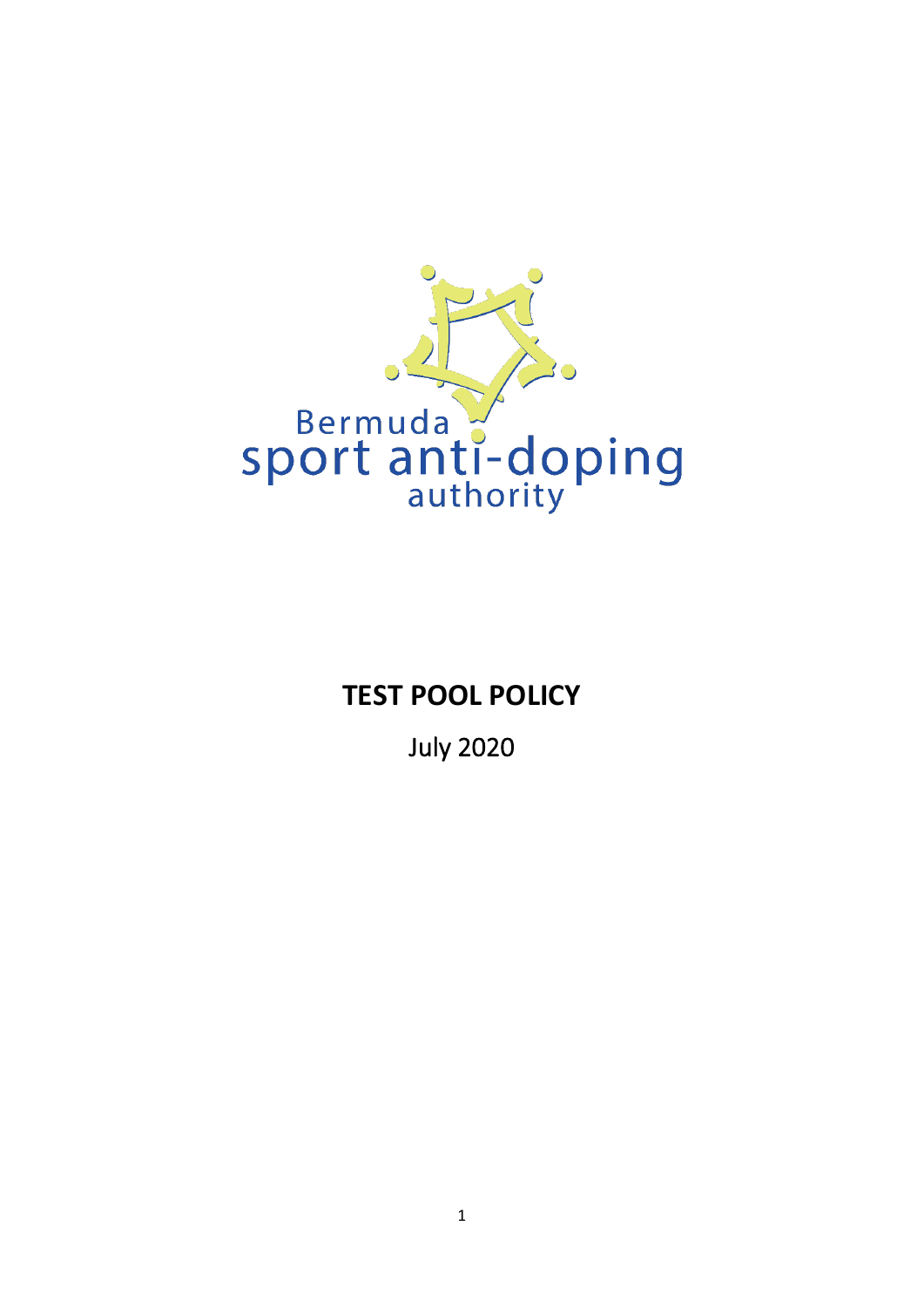# **Overview**

The Code and International Standard for Testing and Investigations (ISTI) requires each NADO t o create a Registered Testing Pool (RTP) of Athletes. In accordance with the ISTI BSADA has adopted a pyramid approach and created various Test Pools.

This Policy outlines the process followed by BSADA in:

- 1. Determining the composition of the RTP
- 2. Determining the composition of the NTP1
- 3. Determining the composition of the NTP2
- 4. Determining the composition of the DTP
- 5. Communicating the RTP and NTP1
- 6. Including Athletes with ADRV into the pools
- 7. Reinstating Athletes during periods of ineligibility
- 8. Removing Athletes from the pools
- 9. Facilitating Athlete retirement

# **1. Determining the Composition of the Registered Testing Pool (RTP)**

The Code gives BSADA, as the designated NADO for Bermuda, the authority to determine which athlete warrants inclusion in the RTP.

It is acknowledged that whilst BSADA is well placed to make these determinations, consultation with the NSGB will take place and there may be information held elsewhere that may generate the further consideration of Athletes' for inclusion in the RTP. Where a discrepancy exists between BSADA and a NSGB whether an athlete should be included in a specific pool, BSADA will ultimately have the authority to make the final decision.

In addition to considering the criteria listed in the ISTI, athletes to be included in the RTP are:

- Athletes competing regularly at International Events.
- Athletes who have qualified for an upcoming Olympic Games but were not previously included in the RTP.
- Athletes who are in their International Federations (IF) RTP.

# **2. Determining the composition of the National Testing Pool 1 (NTP1)**

In addition to considering the criteria listed in the ISTI, athletes to be included in the NTP1 are:

• National Athletes who have the potential to regularly participate in International Events.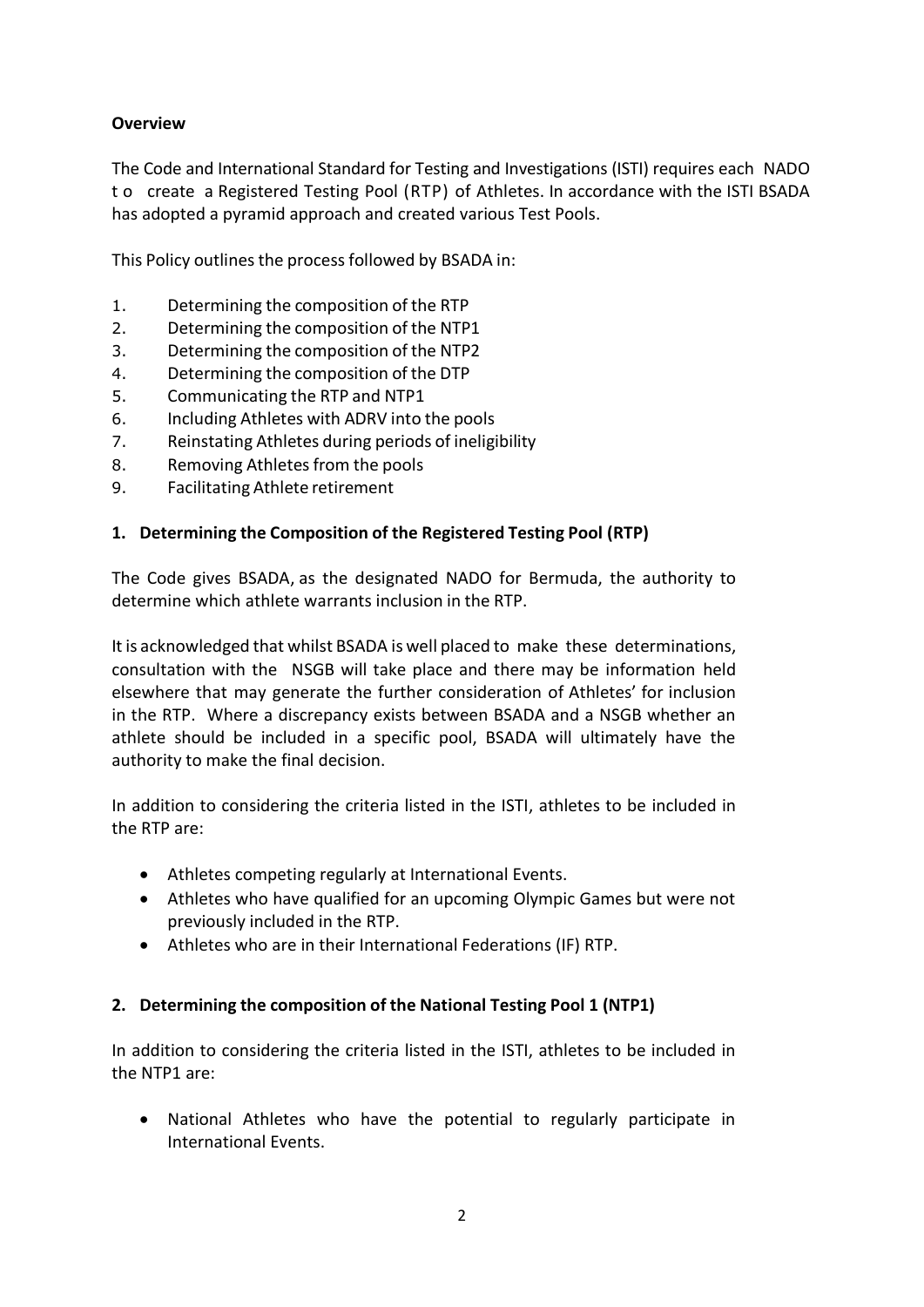# **3. Determining the Composition of the National Test Pool 2 (NTP2)**

The NTP2 will include national athletes, as identified by the relevant NSGB, who are not in the RTP or NTP1, but may represent Bermuda in an International Event. Athletes in the NTP2 are not required to submit quarterly whereabouts.

## **4. Determining the Composition of the Domestic Test Pool (DTP)**

Athletes included in the DTP are all Athletes who do not fall within the RTP, NTP1 or NTP2 including all Recreational Athletes. These Athletes are those that compete solely in Bermuda and do not represent Bermuda in national or international competition.

## **5. Communicating the RTP and NTP1**

#### International Federations

On determining the composition of the RTP with each sport, BSADA shall share the list of Athletes through ADAMS with the relevant International Federation. BSADA will defer custody to the IF of any athlete it selects that is also included in the IF's RTP unless requested otherwise by the IF.

#### AthleteCommunication

BSADA will be responsible for ensuring that an athlete selected forinclusion in either the RTP or NTP1 is notified of this fact in writing, in accordance with the ISTI. Athletes will be offered the support and education outlined in the Athlete Whereabouts Policy.

#### Other Anti-DopingOrganizations

BSADA will make the list of athletes included in its RTP available to other Anti-Doping Organizations (ADO) with the jurisdiction to test the athlete via ADAMS. In such circumstances BSADA must be satisfied that the ADO can meet the requirements of the ISPPP.

#### **6. Inclusion of an athlete with an ADRV into the RTP or NTP1**

Following the conclusion of a Disciplinary and/or Appeals hearing it is the responsibility of the Results Manager to advise the Doping Control Manager in writing of those Athletes who will be required to submit whereabouts for either the RTP or NTP1. At all times BSADA reserves the discretion to put an Athlete into the RTP or NTP1.

#### **7. Status during a period of Ineligibility**

When an Athlete is subject to a period of ineligibility in connection with an ADRV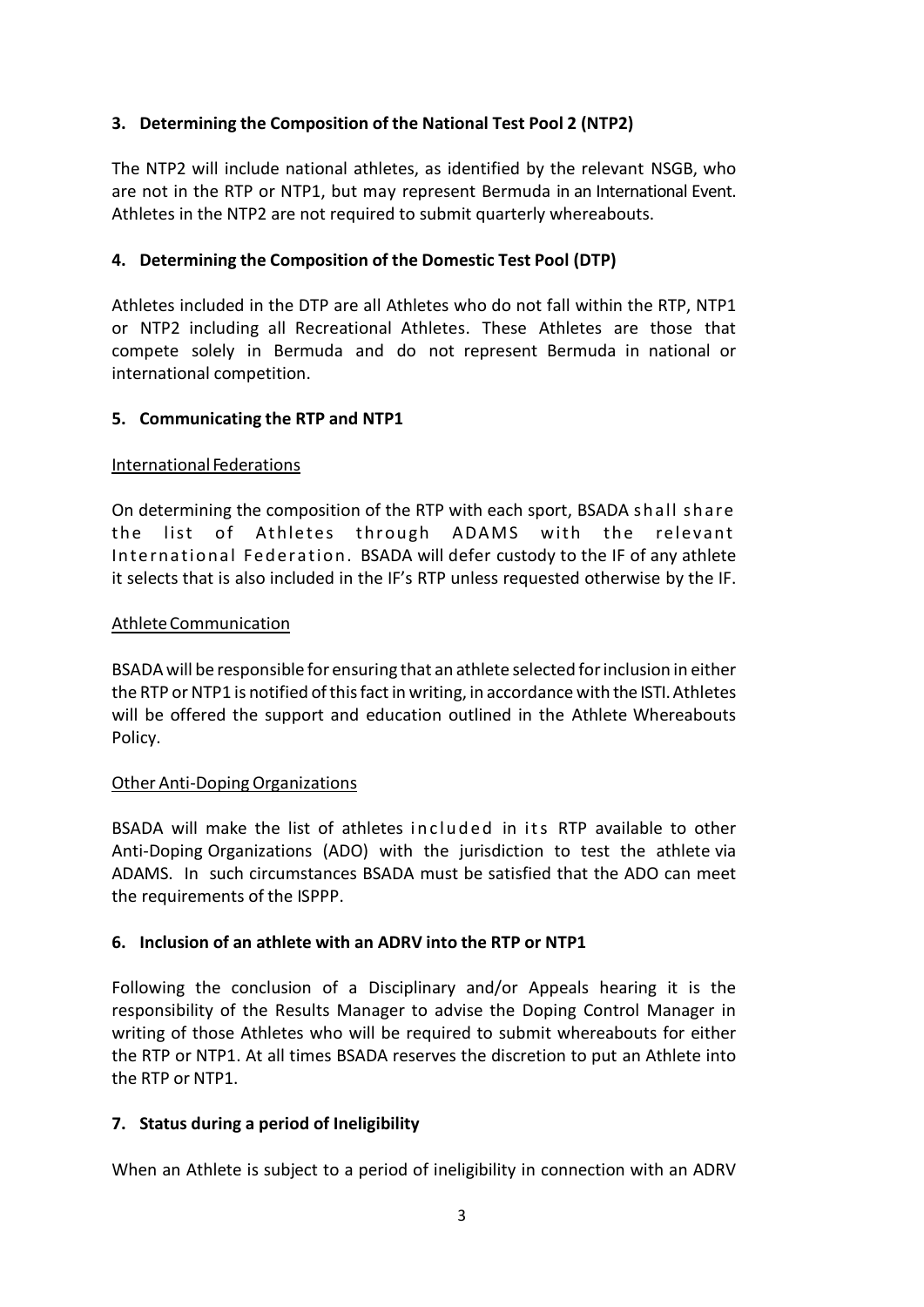sanction they remain eligible for testing during this period and the following guidelines should be followed:

## RTP and NTP1 Athletes

Where an Athlete in the RTP or NTP1 is serving a period of ineligibility due to an ADRV sanction, this Athlete will remain in their respective pool until such time as they retire from sport or upon returning from their period of ineligibility, they no longer fulfil the requirement for inclusion in the pool. Should the Athlete choose to retire from the sport, Article 5.6 of the BSADA Anti-Doping Rules will apply.

## NTP2 and DTP Athletes

For Athletes that are in the NTP2 and DTP who were not providing whereabouts information at the time of the ADRV, a decision will be made to determine the Athlete's responsibilities with regards to the provision of whereabouts information, i.e., whether the Athlete should enter the NTP1.

# **8. Removing athletes from pools**

The Results Manager will liaise with the relevant NSGB when reviewing the status of an Athlete in the RTP or NTP1 and will ensure that both the a t h l e t e a n d the NSGB are informed of the decision to remove the athlete from the relevant Test Pool.

If it is determined that an Athlete is to be removed from either the RTP or NTP1, following such a request from a NSGB, the Athlete must continue to provide whereabouts information until such time as BSADA has formally communicated this decision to the athlete and the relevant NSGB. If an athlete fails to always fulfil his/her responsibilities while in the RTP or NTP1, the Athlete will risk receiving a Filing Failure or Submission Fault respectively.

If an NSGB notifies an Athlete of their removal from either the RTP or NTP without consulting BSADA, the NSGB will be required to reinstate the Athlete to the respective pool immediately. Removing an Athlete without BSADA approval may render the NSGB non-compliant.

Athletes must be aware that whether or not they are in the RTP or NTP1, they are subject to the applicable Anti-Doping Rules and are therefore eligible for testing by BSADA at anytime and anywhere.

# **9. Athlete Retirement**

Should an Athlete, that was in either the RTP or NTP1 at the time of retirement, wish to return to competitive sport from retirement, then the athlete must notify BSADA pursuant to Article 5.6 of the BSADA Anti-Doping Rules.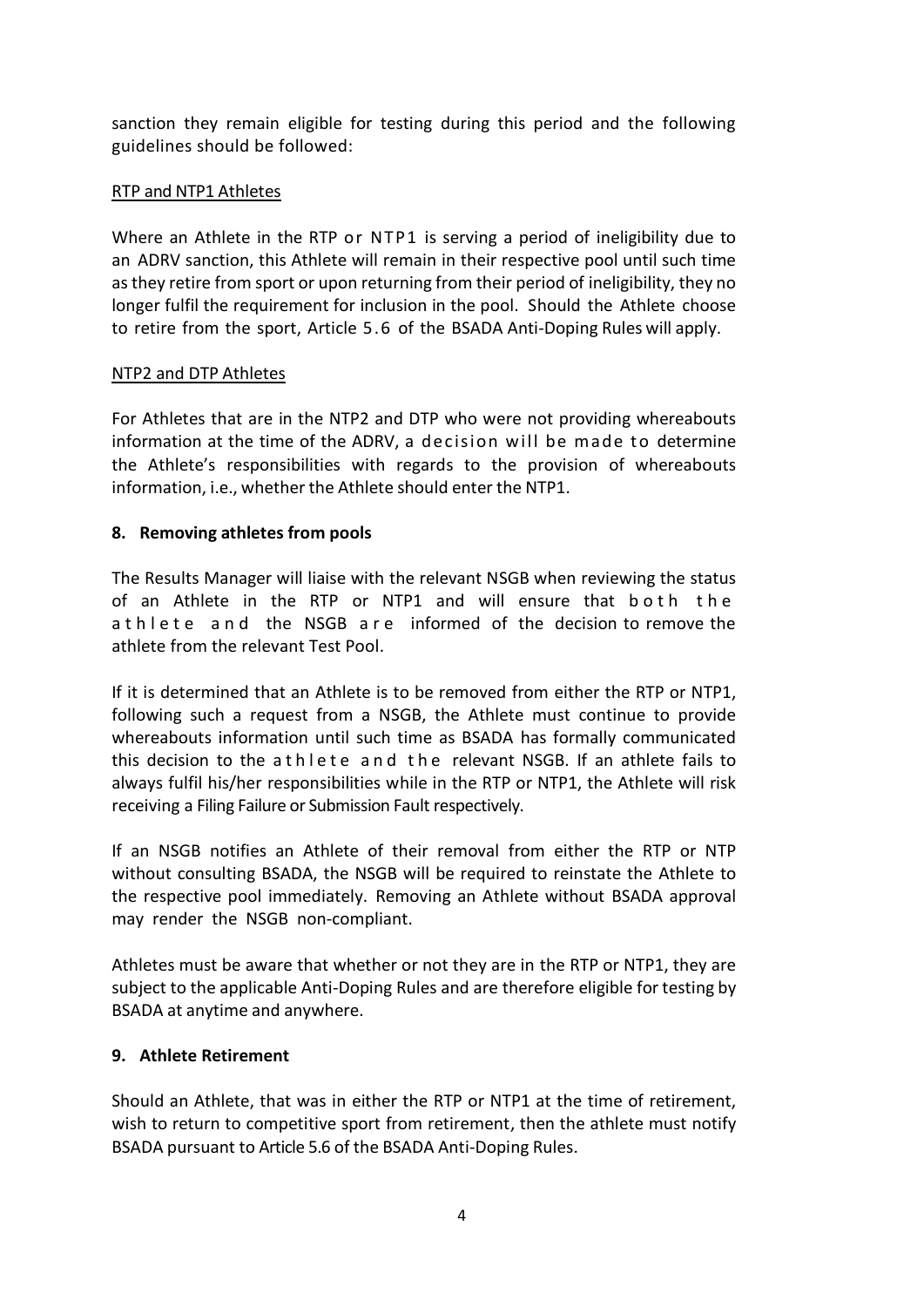If it is determined, on return to sport, that the Athlete does not meet the criteria for inclusion in either the RTP or NTP1, then the Athlete may be tested Out-of-Competition by BSADA through other means.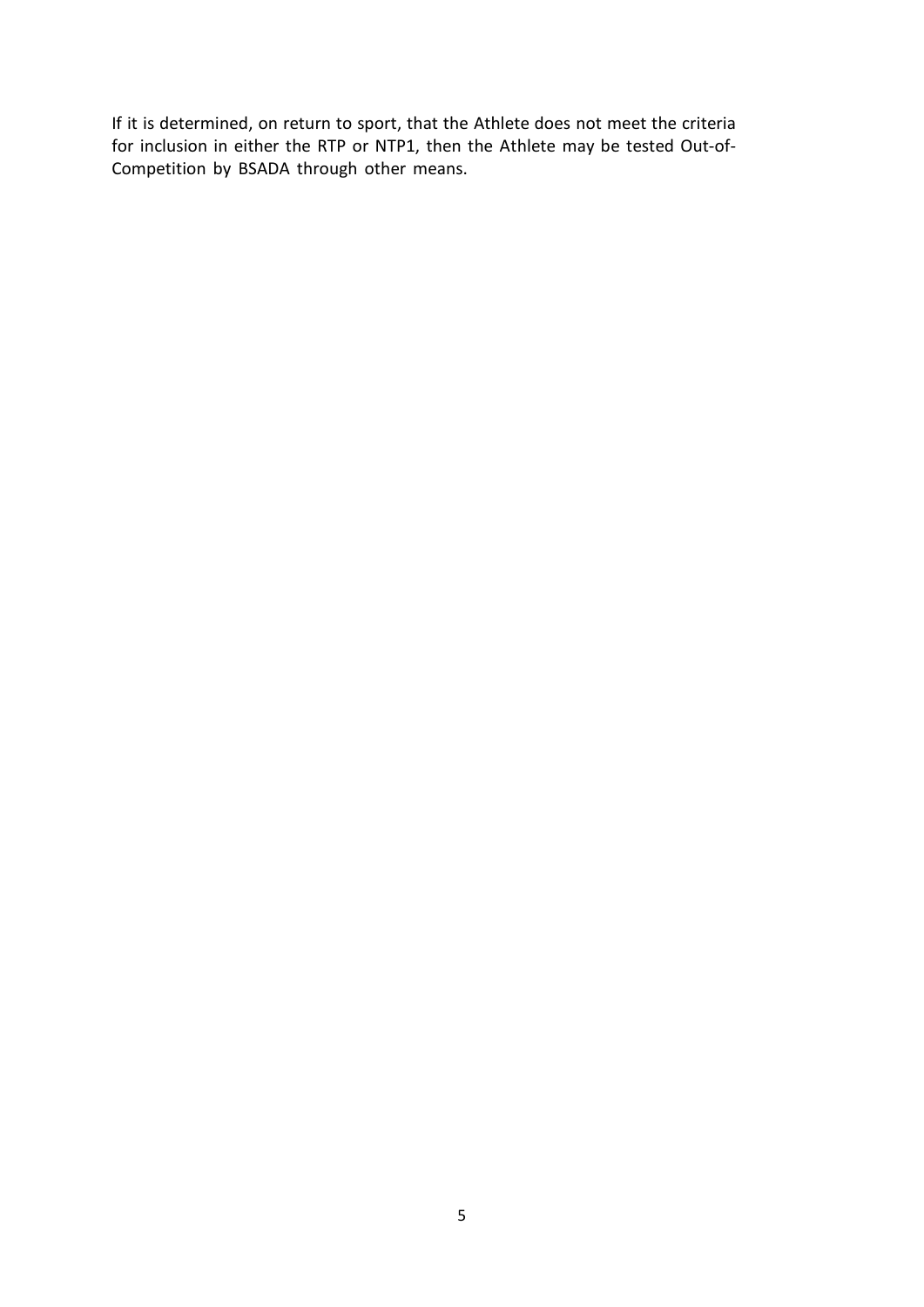## **DEFINITIONS**

**Anti-Doping Rule Violation (ADRV)** is defined pursuant to Article 2 of the Code.

**Athlete** means as defined by the WADA Code.

**BSADA** means Bermuda Sport Anti-Doping Authority and is the NADO for Bermuda.

**Code** means the World Anti-Doping Code (The Code) is the fundamental and universal document upon which the World-Anti-Doping Program in sport is based.

**Doping Control** means all steps and process from test distribution planning through to ultimate disposition of any appeal including all steps and processes in between including but not limited to Testing, investigations whereabouts, TUEs, Sample collection and handling, laboratory analysis, Results Management hearings and appeals and investigations or proceedings relating to violations of Article 10.14 (Status During Ineligibility or Provisional Suspension).

**DTP** means the Domestic Test Pool.

**Ineligibility** means the Athlete or other person is barred for a specified period from participating in any competition or other activity or funding as provided in Code Article 10.

**International Federation (IF)** means the international governing body for a particular sport.

**International Event** means an event or competition where the International Olympic Committee, the International Paralympic Committee, an International Federation, a Major Event Organization, or other international sport organization is the ruling body for the event or appoints the technical officials for the event.

**International Standard (IS)** means a standard adopted by WADA in support of the Code. Compliance with an International Standard (as opposed to another alternative standard, practice, or procedure) shall be sufficient to conclude that the procedures addressed by the International Standard were performed properly. There are seven (7) IS including the International Standard for Testing and Investigations (ISTI), International Standard for Results Management (ISRM), International Standard for Education (ISE), International Standard for Code Compliance (ISCC), the International Standard for TUE (ISTUE), the International Standard for the Protection of Privacy and Personal information (ISPPP) and the Prohibited List.

**National Sport Governing Bodies (NSGB)** means; in respect of any country, a sporting organization that is recognized by the relevant international sporting